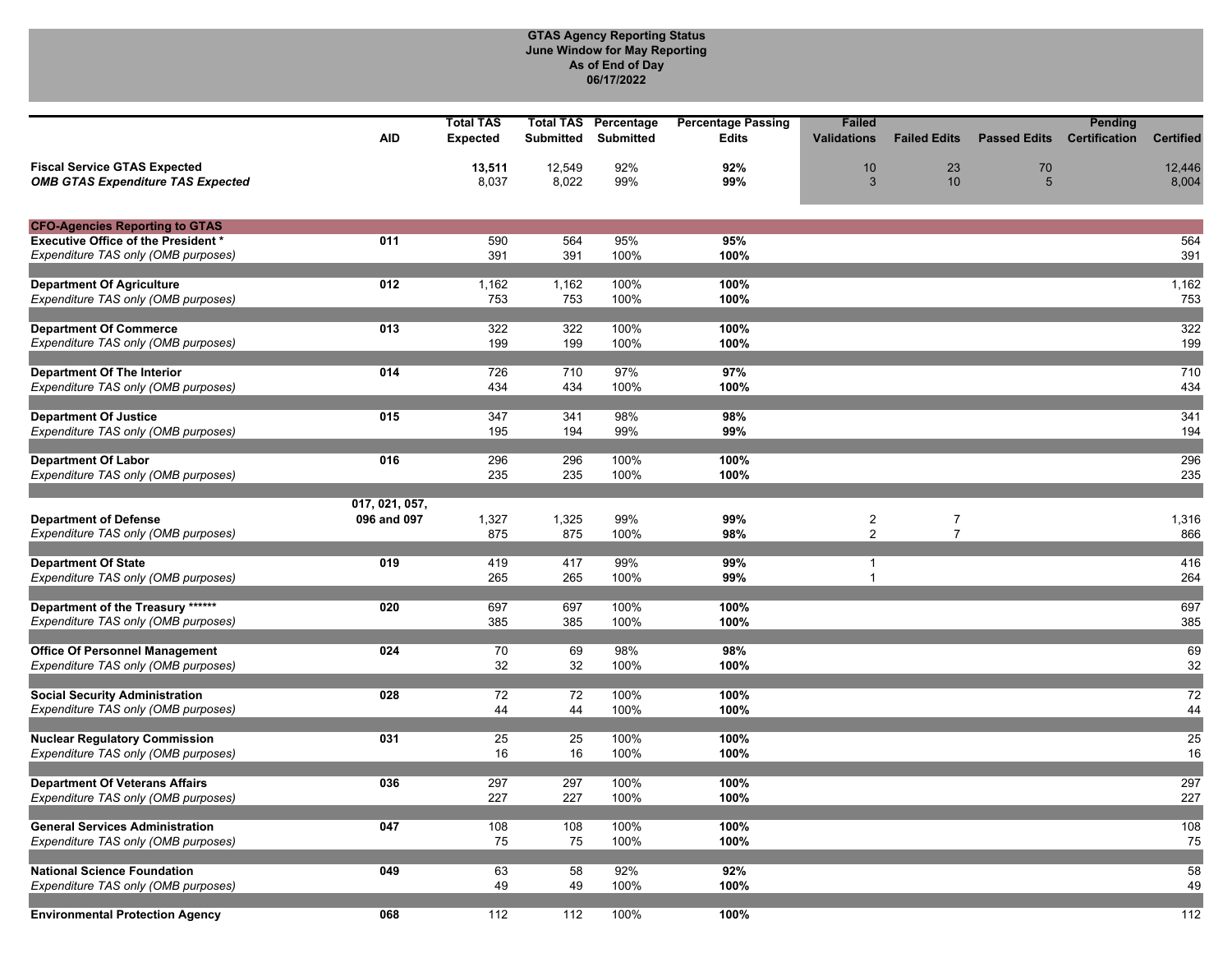| Expenditure TAS only (OMB purposes)                                        |     | 64              | 64                        | 100%        | 100%         | 64                    |
|----------------------------------------------------------------------------|-----|-----------------|---------------------------|-------------|--------------|-----------------------|
|                                                                            |     |                 |                           |             |              |                       |
| <b>Department Of Transportation</b><br>Expenditure TAS only (OMB purposes) | 069 | 736<br>439      | 735<br>439                | 99%<br>100% | 99%<br>100%  | 735<br>439            |
|                                                                            |     |                 |                           |             |              |                       |
| <b>Department Of Homeland Security</b>                                     | 070 | 776             | 769                       | 99%         | 99%          | 769                   |
| Expenditure TAS only (OMB purposes)                                        |     | 530             | 530                       | 100%        | 100%         | 530                   |
|                                                                            |     |                 |                           |             |              |                       |
| <b>Agency For International Development</b>                                | 072 | 286             | 286                       | 100%        | 100%         | 286                   |
| Expenditure TAS only (OMB purposes)                                        |     | 186             | 186                       | 100%        | 100%         | 186                   |
|                                                                            |     |                 |                           |             |              |                       |
| <b>Small Business Administration</b>                                       | 073 | 100             | 100                       | 100%        | 100%         | 100                   |
| Expenditure TAS only (OMB purposes)                                        |     | 52              | 52                        | 100%        | 100%         | 52                    |
|                                                                            |     |                 |                           |             |              |                       |
| Department Of Health & Human Services                                      | 075 | 1,284           | 1,252                     | 97%         | 97%          | 1,251<br>$\mathbf{1}$ |
| Expenditure TAS only (OMB purposes)                                        |     | 937             | 937                       | 100%        | 99%          | 936                   |
|                                                                            |     |                 |                           |             |              |                       |
| National Aeronautics & Space Administration                                | 080 | 149             | 149                       | 100%        | 100%         | 149                   |
| Expenditure TAS only (OMB purposes)                                        |     | 119             | 119                       | 100%        | 100%         | 119                   |
|                                                                            |     |                 |                           |             |              |                       |
|                                                                            |     |                 |                           |             |              |                       |
| Department Of Housing & Urban Development                                  | 086 | 472             | 472                       | 100%        | 100%         | 472                   |
| Expenditure TAS only (OMB purposes)                                        |     | 318             | 318                       | 100%        | 100%         | 318                   |
|                                                                            |     |                 |                           |             |              |                       |
| <b>Department Of Energy</b>                                                | 089 | 302             | 302                       | 100%        | 100%         | 302                   |
| Expenditure TAS only (OMB purposes)                                        |     | 189             | 189                       | 100%        | 100%         | 189                   |
|                                                                            |     |                 |                           |             |              |                       |
| <b>Department Of Education</b>                                             | 091 | 328             | 328                       | 100%        | 100%         | 328                   |
| Expenditure TAS only (OMB purposes)                                        |     | 255             | 255                       | 100%        | 100%         | 255                   |
| <b>Significant Entities/Non-CFO-Agencies Reporting to GTAS</b>             |     |                 |                           |             |              |                       |
| <b>Pension Benefit Guaranty Corporation **</b>                             | 016 | 5               | 5                         | 100%        | 100%         | 5                     |
| Expenditure TAS only (OMB purposes)                                        |     | 3               | $\ensuremath{\mathsf{3}}$ | 100%        | 100%         | 3                     |
|                                                                            |     |                 |                           |             |              |                       |
| <b>U.S. Postal Service</b>                                                 | 018 | 32              | $\mathbf 0$               | 0%          | 0%           |                       |
| Expenditure TAS only (OMB purposes)                                        |     | 5               | $\mathbf 0$               | 0%          | 0%           |                       |
|                                                                            |     |                 |                           |             |              |                       |
| <b>National Credit Union Administration</b>                                | 025 | $\overline{23}$ | 23                        | 100%        | 100%         | 23                    |
| Expenditure TAS only (OMB purposes)                                        |     | 11              | 11                        | 100%        | 100%         | 11                    |
| <b>Federal Communications Commission</b>                                   | 027 | 32              | 32                        | 100%        |              | 32                    |
| Expenditure TAS only (OMB purposes)                                        |     | 12              | 12                        | 100%        | 100%<br>100% | 12                    |
|                                                                            |     |                 |                           |             |              |                       |
| <b>Smithsonian Institution</b>                                             | 033 | 52              | 45                        | 86%         | 86%          | 45                    |
| Expenditure TAS only (OMB purposes)                                        |     | 36              | 36                        | 100%        | 100%         | 36                    |
|                                                                            |     |                 |                           |             |              |                       |
| <b>Securities &amp; Exchange Commission</b>                                | 050 | $\overline{28}$ | 28                        | 100%        | 100%         | 28                    |
| Expenditure TAS only (OMB purposes)                                        |     | 3               | 3                         | 100%        | 100%         | 3                     |
|                                                                            |     |                 |                           |             |              |                       |
| <b>Federal Deposit Insurance Corporation</b>                               | 051 | 17              | 14                        | 82%         | 82%          | 14                    |
| Expenditure TAS only (OMB purposes)                                        |     | 3               | 3                         | 100%        | 100%         | 3                     |
|                                                                            |     |                 |                           |             |              |                       |
| <b>Railroad Retirement Board</b><br>Expenditure TAS only (OMB purposes)    | 060 | 47              | 47                        | 100%        | 100%         | 47                    |
|                                                                            |     | 38              | 38                        | 100%        | 100%         | 38                    |
| <b>Overseas Private Investment Corporation</b>                             | 071 | 13              | 13                        | 100%        | 100%         | 13                    |
| Expenditure TAS only (OMB purposes)                                        |     | 7               | $\overline{7}$            | 100%        | 100%         | 7                     |
|                                                                            |     |                 |                           |             |              |                       |
| Us Int'I Development Finance Corporation                                   | 077 | 63              | 63                        | 100%        | 100%         | 63                    |
| Expenditure TAS only (OMB purposes)                                        |     | 31              | 31                        | 100%        | 100%         | 31                    |